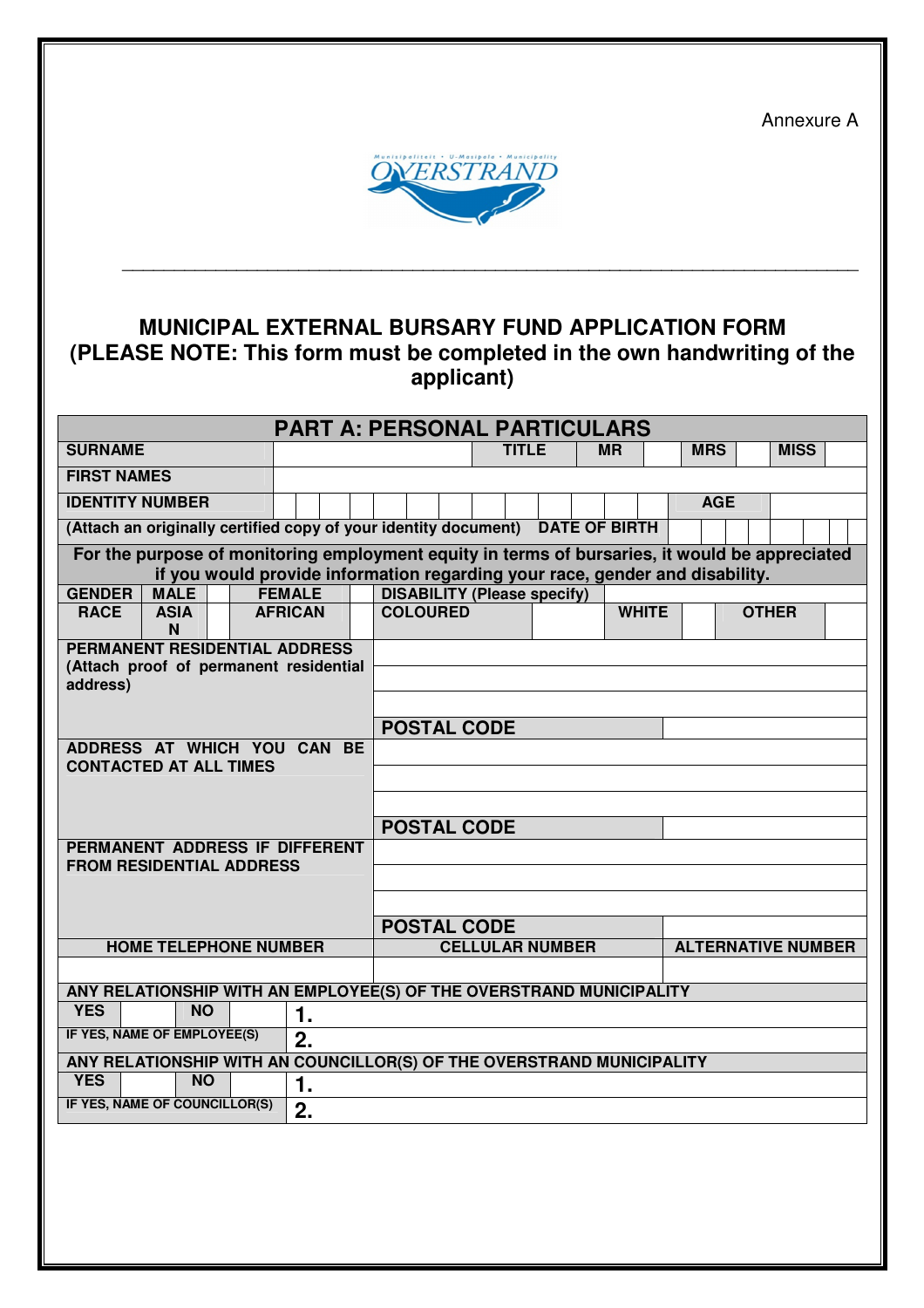|                                                    | <b>PART B: COMPULSORY EDUCATIONAL INFORMATION</b>                       |
|----------------------------------------------------|-------------------------------------------------------------------------|
| SUBJECTS OF HIGHEST STANDARD PASSED                | <b>SYMBOLS OBTAINED</b>                                                 |
|                                                    |                                                                         |
|                                                    |                                                                         |
|                                                    |                                                                         |
|                                                    |                                                                         |
|                                                    |                                                                         |
|                                                    |                                                                         |
|                                                    |                                                                         |
| (Attach originally certified true copy of results) |                                                                         |
|                                                    | <b>POST SCHOOL QUALIFICATIONS</b>                                       |
| <b>NAME OF INSTITUTION</b>                         |                                                                         |
| <b>STUDY COURSE</b>                                |                                                                         |
| <b>SUBJECTS ALREADY PASSED</b>                     | <b>YEAR IN WHICH SUBJECTS WERE PASSED</b>                               |
|                                                    |                                                                         |
|                                                    |                                                                         |
|                                                    |                                                                         |
|                                                    |                                                                         |
|                                                    |                                                                         |
|                                                    |                                                                         |
|                                                    |                                                                         |
|                                                    |                                                                         |
|                                                    |                                                                         |
|                                                    |                                                                         |
|                                                    |                                                                         |
|                                                    |                                                                         |
|                                                    |                                                                         |
|                                                    |                                                                         |
|                                                    |                                                                         |
|                                                    |                                                                         |
|                                                    |                                                                         |
|                                                    |                                                                         |
|                                                    |                                                                         |
|                                                    |                                                                         |
| (Attach originally certified true copy of results) |                                                                         |
|                                                    | <b>PART C: BURSARY PARTICULARS</b>                                      |
| <b>STUDY COURSE BURSARY IS APPLIED FOR</b>         |                                                                         |
|                                                    |                                                                         |
| <b>DURATION OF STUDY COURSE</b>                    |                                                                         |
|                                                    | DETAILS OF EDUCATIONAL INSTITUTION AT WHICH YOU ARE OR WILL BE STUDYING |
| TOTAL ANNUAL ESTIMATED STUDY FEES                  | R                                                                       |
| <b>STUDENT NUMBER</b>                              | <b>ACADEMIC</b><br><b>YEAR</b>                                          |
|                                                    | (e.g. $1^{st}$ or $2^{nd}$ )                                            |
| <b>STUDY COURSE ENROLLED FOR</b>                   |                                                                         |
| <b>NAME OF EDUCATIONAL INSTITUTION</b>             |                                                                         |
| <b>REGISTRATION COST (attach proof)</b>            | R                                                                       |
| <b>CLASS FEES</b>                                  | $\mathbf R$                                                             |
| <b>COST OF STUDY MATERIAL</b>                      | R                                                                       |
| <b>OTHER COST (SPECIFY)</b>                        | $\mathbf R$                                                             |
| <b>TOTAL COST</b>                                  | $\mathbf R$                                                             |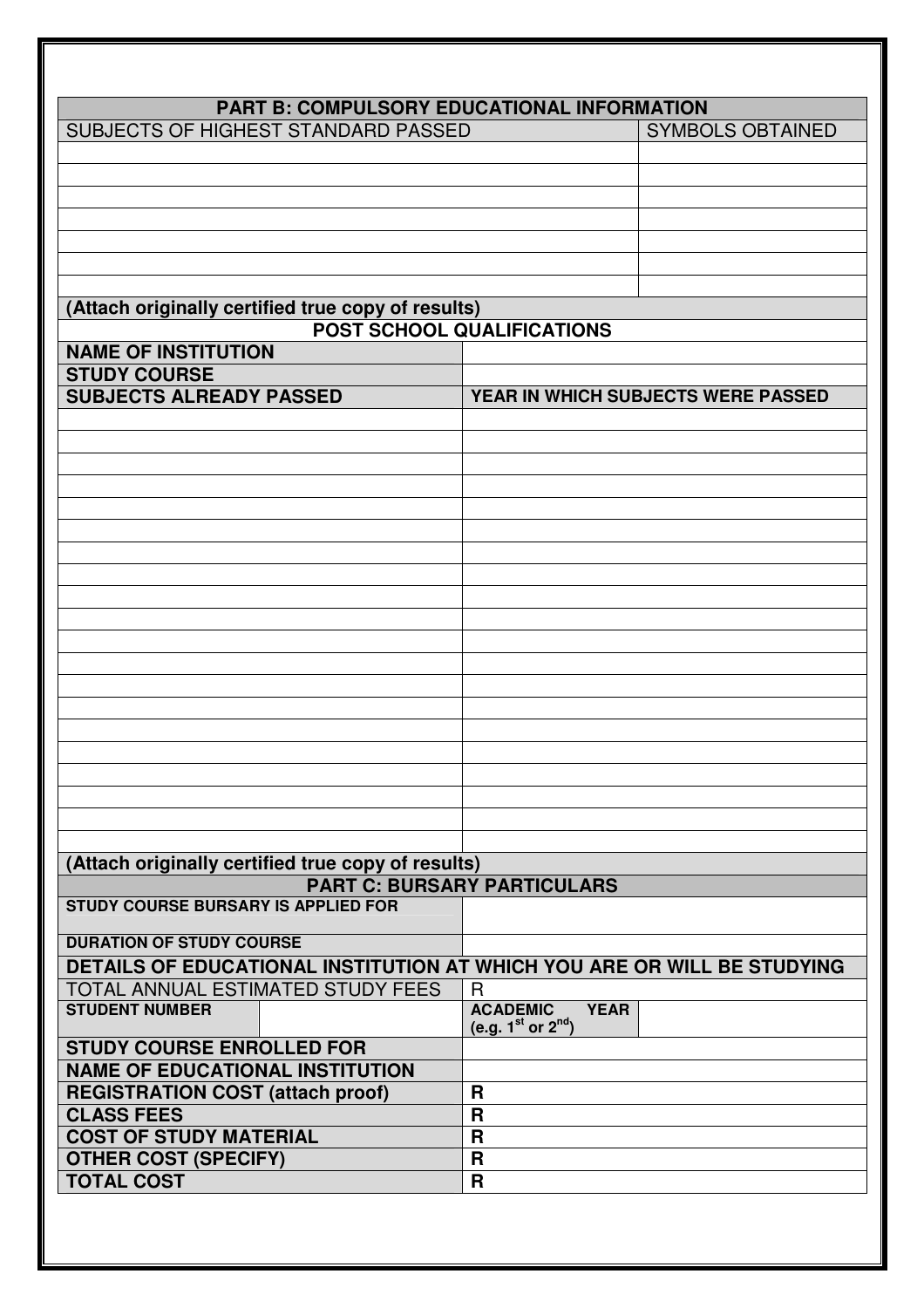|                                    | <b>SUBJECTS ENROLLED FOR</b>                          |                                                                                                                                        |  |                  |                   |                          |                  |  |
|------------------------------------|-------------------------------------------------------|----------------------------------------------------------------------------------------------------------------------------------------|--|------------------|-------------------|--------------------------|------------------|--|
| 1.                                 |                                                       | 2.                                                                                                                                     |  |                  |                   |                          |                  |  |
| 3.                                 |                                                       | 4.                                                                                                                                     |  |                  |                   |                          |                  |  |
| 5.                                 |                                                       | 6.                                                                                                                                     |  |                  |                   |                          |                  |  |
| 7.                                 |                                                       | 8.                                                                                                                                     |  |                  |                   |                          |                  |  |
| 9.                                 |                                                       | 10.                                                                                                                                    |  |                  |                   |                          |                  |  |
| <b>PART D: GENERAL INFORMATION</b> |                                                       |                                                                                                                                        |  |                  |                   |                          |                  |  |
| <b>HAVE</b>                        | YOU<br>RECEIVED A<br><b>MUNICIPALITY IN THE PAST?</b> | <b>BURSARY</b><br><b>OVERSTRAND</b><br><b>FROM</b>                                                                                     |  | <b>YES</b>       |                   | <b>NO</b>                |                  |  |
|                                    | <b>ANOTHER INSTITUTION?</b>                           | DO YOU RECEIVE A BURSARY AND / OR ASSISTANCE FROM                                                                                      |  | <b>YES</b>       |                   | <b>NO</b>                |                  |  |
| <b>ASSISTANCE</b>                  |                                                       | IF YES, STATE WHETHER IT IS A FULL BURSARY AND / OR                                                                                    |  | <b>YES</b>       |                   | <b>NO</b>                |                  |  |
|                                    |                                                       | PLEASE MOTIVATE WHY YOU HAVE CHOSEN THIS STUDY COURSE:                                                                                 |  |                  |                   |                          |                  |  |
|                                    |                                                       |                                                                                                                                        |  |                  |                   |                          |                  |  |
|                                    |                                                       |                                                                                                                                        |  |                  |                   |                          |                  |  |
|                                    |                                                       |                                                                                                                                        |  |                  |                   |                          |                  |  |
|                                    |                                                       |                                                                                                                                        |  |                  |                   |                          |                  |  |
|                                    |                                                       |                                                                                                                                        |  |                  |                   |                          |                  |  |
|                                    |                                                       |                                                                                                                                        |  |                  |                   |                          |                  |  |
|                                    |                                                       |                                                                                                                                        |  |                  |                   |                          |                  |  |
|                                    |                                                       |                                                                                                                                        |  |                  |                   |                          |                  |  |
|                                    |                                                       | <b>PART E: REFERENCES</b><br>PLEASE PROVIDE THE NAMES OF TWO TEACHERS / LECTURES / TUTORS TO WHOM                                      |  |                  |                   |                          |                  |  |
|                                    | YOU ARE WELL                                          | KNOWN AND WHOM THE OVERSTRAND MUNICIPALITY                                                                                             |  |                  |                   |                          | <b>MAY</b>       |  |
| <b>CONTACT:</b>                    |                                                       |                                                                                                                                        |  |                  |                   |                          |                  |  |
| <b>NAME</b>                        |                                                       |                                                                                                                                        |  | <b>TELEPHONE</b> |                   |                          |                  |  |
|                                    |                                                       |                                                                                                                                        |  |                  |                   |                          |                  |  |
| <b>NAME</b>                        |                                                       |                                                                                                                                        |  | <b>TELEPHONE</b> |                   |                          |                  |  |
|                                    |                                                       |                                                                                                                                        |  |                  |                   |                          |                  |  |
|                                    |                                                       | I CERTIFY THAT THE INFORMATION CONTAINED ON THIS FORM                                                                                  |  | ш                |                   | <b>IS</b><br><b>TRUE</b> | AND              |  |
| <b>ACCURATE</b>                    | ON THE                                                | <b>KNOWLEDGE.</b><br><b>BEST OF MY</b>                                                                                                 |  |                  | <b>UNDERSTAND</b> | <b>THAT</b>              | <b>THE</b>       |  |
|                                    |                                                       | SUBMISSION OF FRAUDULENT INFORMATION WILL                                                                                              |  |                  | <b>LEAD TO</b>    |                          | <b>AUTOMATIC</b> |  |
|                                    |                                                       | DISQUALIFICATION AND / OR WITHDRAWAL OF ALL FINANCIAL ASSISTANCE                                                                       |  |                  |                   |                          |                  |  |
|                                    |                                                       | <b>GRANTED IN TERMS OF THE EXTERNAL BURSARY POLICY OR A CLAIM THAT AL FEES</b>                                                         |  |                  |                   |                          |                  |  |
|                                    |                                                       | BE PAID BACK TO OVERSTAND MUNICIPALITY. IN APPROPRIATE CASES, THE<br>MATTER MAY ALSO BE REPORTED TO THE SOUTH AFRICAN POLICE SERVICES. |  |                  |                   |                          |                  |  |
| <b>SIGNATURE</b>                   |                                                       |                                                                                                                                        |  | <b>DATE</b>      |                   |                          |                  |  |
|                                    |                                                       |                                                                                                                                        |  |                  |                   |                          |                  |  |
| <b>SIGNATURE</b>                   | <b>OF</b><br><b>GUARDIAN</b> (in the case of a        |                                                                                                                                        |  | <b>DATE</b>      |                   |                          |                  |  |

## **PLEASE NOTE THAT IN TERMS OF THE APPROVED EXTERNAL BURSARY POLICY OF THE OVERSTRAND MUNICIPALITY –**

- The closing date for applications will be regarded as the date on which requirements as stipulated in this Policy should be met by applicants.
- Incomplete bursary applications which lack the required supporting documentation or late applications shall not be considered.
- Overstrand Municipality shall not be held responsible for students not being registered, should the process, for any reason whatsoever, be delayed or withdrawn.